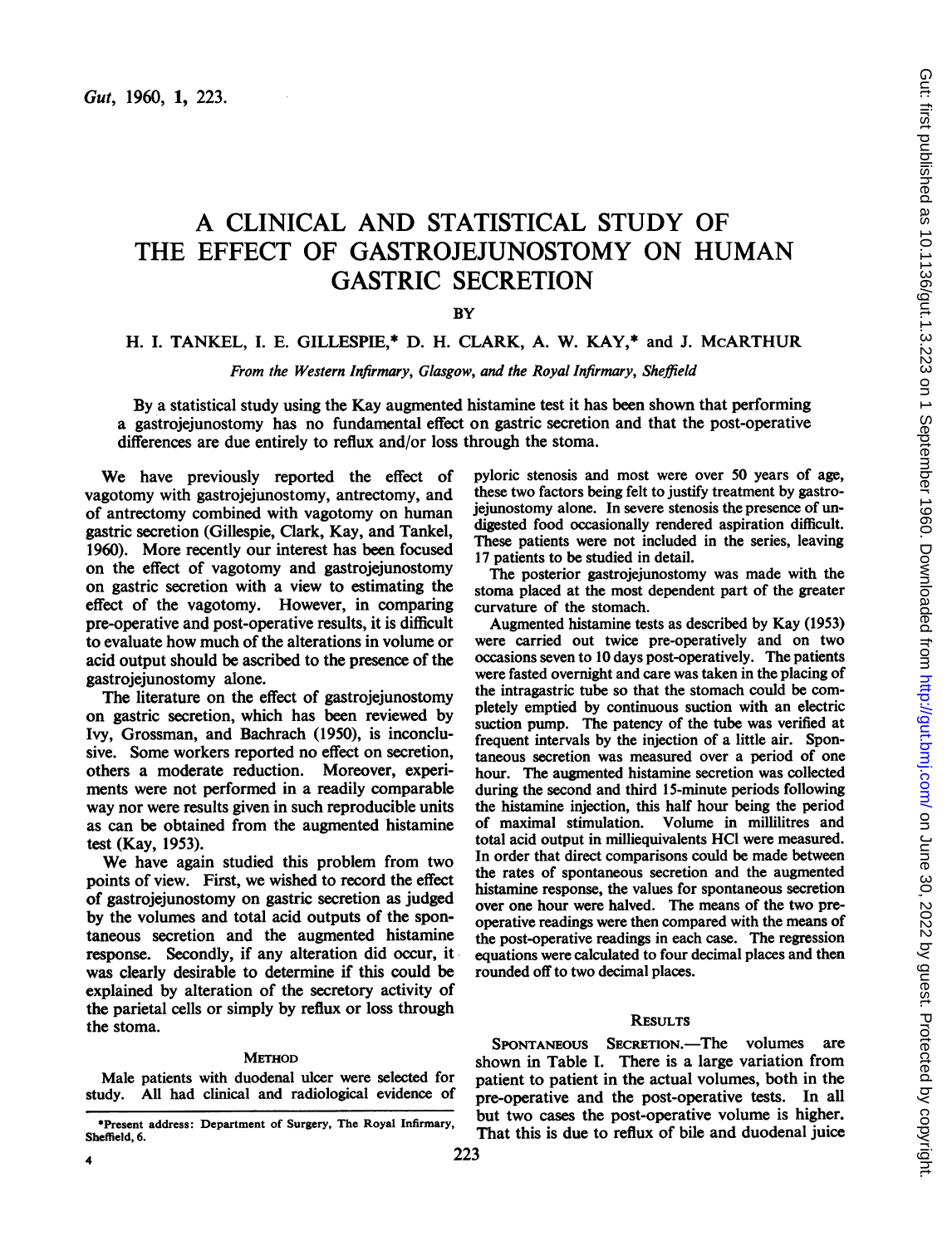| Patient No.   | Pre-operative            |                                    |            | Post-operative           |                                           |                   |
|---------------|--------------------------|------------------------------------|------------|--------------------------|-------------------------------------------|-------------------|
|               | Spontaneous<br>Secretion | Augmented<br>Histamine<br>Response | Difference | Spontaneous<br>Secretion | Augmented<br><b>Histamine</b><br>Response | <b>Difference</b> |
|               | $31 - 25$                | $155 - 0$                          | $123 - 75$ | $35 - 25$                | 122.0                                     | $86 - 75$         |
|               | 70.25                    | 236.5                              | 166-25     | 147.50                   | $336 - 0$                                 | 188.50            |
|               | $24 - 75$                | 92.5                               | $67 - 75$  | $37 - 50$                | 87.5                                      | 50.00             |
|               | $21 - 00$                | 78.5                               | $57 - 50$  | $27 - 50$                | 71.5                                      | 44.00             |
|               | 25.50                    | $104 - 5$                          | 79.00      | 41.25                    | $112 - 0$                                 | $70 - 75$         |
|               | 34.25                    | $191 - 0$                          | 156-75     | $103 - 50$               | 185-5                                     | $82 - 00$         |
|               | $45 - 00$                | 173.5                              | $128 - 50$ | 64.50                    | $154 - 0$                                 | 89.50             |
|               | 49.50                    | $115 - 0$                          | $65 - 50$  | 42.00                    | $83 - 0$                                  | $41 - 00$         |
| 9             | 24.50                    | $173 - 0$                          | 148-50     | 74.00                    | $214 - 0$                                 | $140-00$          |
| 10            | $11 - 75$                | $122 - 0$                          | 110-25     | 26.00                    | $87 - 0$                                  | $61 - 00$         |
| $\mathbf{11}$ | 77-00                    | 222.0                              | 145.00     | 84.50                    | $266 - 0$                                 | $181 - 50$        |
| 12            | 69.00                    | $215 - 5$                          | 146.50     | 74.25                    | 176.0                                     | $101 - 75$        |
| 13            | 67.25                    | $178 - 0$                          | $110-75$   | 58.00                    | 169.5                                     | 111.50            |
| 14            | 34.50                    | $175 - 0$                          | 140-50     | 73.00                    | $174 - 0$                                 | $101 - 00$        |
| 15            | 37.50                    | $126 - 5$                          | $89 - 00$  | 49.00                    | 111.5                                     | 62.50             |
| 16            | $21 - 00$                | $80 - 0$                           | 59.00      | 43.75                    | $93 - 0$                                  | 49.25             |
| 17            | 50.50                    | 179.5                              | 129.00     | 78.00                    | $117 - 0$                                 | $39 - 00$         |
| Mean          | $40 - 85$                | 154.00                             | 113.15     | 62.32                    | 150.56                                    | 88.24             |
| $\pm$ S.D.    | $20 - 05$                | 50.06                              | $36 - 71$  | 30.99                    | $71 - 42$                                 | $45 - 87$         |

TABLE <sup>I</sup> EFFECT OF GASTROJEJUNOSTOMY ON GASTRIC SECRETION\*

\* Volume is expressed in ml./half hour.

is suggested by the fact that there was gross bile staining of the juice in all but six of the 17 patients (Nos. 1, 4, 7, 10, 12, 14) though it must be noted that these six patients also had a greater output post-operatively, in two cases more than 100% greater.



Fig. 1.—The relationship between the pre-operative  $\frac{1}{2}P - 0.0473 \times 40.8530 + 23.40.953$ and post-operative spontaneous secretory volumes<br> $\begin{aligned} \text{(Since the mean value of} \\ = P - 1.9323 + 23.4030 \end{aligned}$ in ml./half hou  $r. = P + 21.4707$ 

Fig. <sup>1</sup> shows the pre-operative volumes (P) plotted against the corresponding post-operative volume (G). The correlation between the preoperative and post-operative values is significant  $(r = 0.6163, P < 0.01)$ . This permits us to draw the line which best fits the data. The regression of G on P is given by

 $G = 0.95 P + 23.40$  (equation 1) (standard error of the estimate  $= \pm 25.20$ .

The factor  $0.95$  is very close to  $1.00$  and is not significantly different from it, so that the formula may be reduced to

 $G = P + 21.47$ † (equation 1a)

This suggests that the post-operative volume is identical with the pre-operative volume with the addition of a constant  $= 21.47$  ml. It will be argued later that this constant, which is significantly different from  $0$  (t = 3.51; P < 0.01), is a measure of the inflow of bile and pancreatic juice less any loss that takes place after gastrojejunostomy. The size of the standard error is not unexpected since there is bound to be a good deal of variation in these factors from patient to patient.

The total outputs of acid are shown in Table II. Following gastrojejunostomy the output was reduced in nine patients (in four cases to zero), raised in seven patients, and unaltered in the patient with achlorhydria.

| <b>This is obtained as follows:</b>              |  |
|--------------------------------------------------|--|
| $G = 0.9527P + 23.4030$                          |  |
| (Equation 1 extended to four places of decimals) |  |
| $= P - 0.0473P + 23.4030$                        |  |
| $= P - 0.0473 \times 40.8530 + 23.4030$          |  |
| (Since the mean value of $P = 40.8530$ )         |  |
| $= P - 1.9323 + 23.4030$                         |  |
| $= P + 21.4707$                                  |  |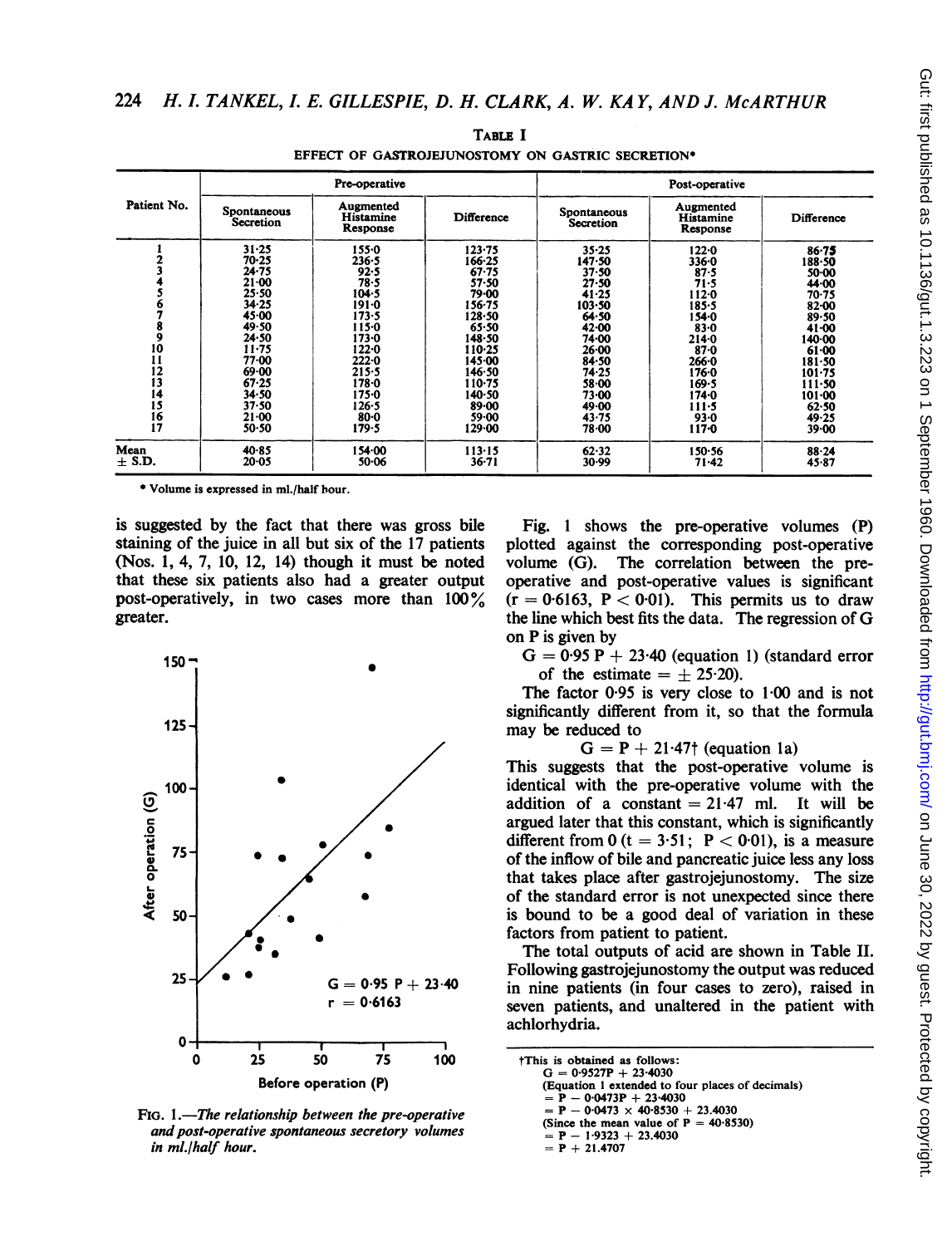| Patient No.                                                            | Pre-operative                                                                                                                                                  |                                                                                                                                                                                                     |                                                                                                                                                                            | Post-operative                                                                                                                                                           |                                                                                                                                                                                         |                                                                                                                                                                            |  |
|------------------------------------------------------------------------|----------------------------------------------------------------------------------------------------------------------------------------------------------------|-----------------------------------------------------------------------------------------------------------------------------------------------------------------------------------------------------|----------------------------------------------------------------------------------------------------------------------------------------------------------------------------|--------------------------------------------------------------------------------------------------------------------------------------------------------------------------|-----------------------------------------------------------------------------------------------------------------------------------------------------------------------------------------|----------------------------------------------------------------------------------------------------------------------------------------------------------------------------|--|
|                                                                        | Spontaneous<br>Secretion                                                                                                                                       | Augmented<br>Histamine<br>Response                                                                                                                                                                  | <b>Difference</b>                                                                                                                                                          | <b>Spontaneous</b><br>Secretion                                                                                                                                          | Augmented<br>Histamine<br>Response                                                                                                                                                      | Difference                                                                                                                                                                 |  |
| $\frac{9}{10}$<br>$\frac{11}{12}$<br>13<br>14<br>$\frac{15}{16}$<br>17 | $1 - 17$<br>$5 - 18$<br>0.53<br>0.96<br>$0 - 28$<br>0.90<br>2.29<br>1-87<br>0.37<br>0.00<br>4.38<br>$3 - 60$<br>4.29<br>$\cdot 66$<br>0.88<br>0.82<br>$3 - 16$ | $17 - 82$<br>34-18<br>7-69<br>$8 - 94$<br>$4 - 82$<br>$21 - 29$<br>$18 - 34$<br>$11 - 73$<br>$18 - 76$<br>12.11<br>$23 - 03$<br>23.95<br>$21 - 15$<br>$20 - 90$<br>$15 - 53$<br>$7-60$<br>$21 - 22$ | $16 - 65$<br>29-00<br>7-16<br>7-98<br>4.54<br>20.39<br>16.05<br>$9 - 86$<br>$18-39$<br>$12 - 11$<br>$18 - 65$<br>20-35<br>16.86<br>$19 - 24$<br>$14 - 65$<br>6.78<br>18·06 | 0.82<br>7-08<br>$1 - 10$<br>0.71<br>$0 - 00$<br>$5 - 14$<br>$2 - 81$<br>$2 - 05$<br>$0 - 00$<br>0.00<br>1.94<br>1.22<br>$2 - 98$<br>$3 - 31$<br>$0 - 00$<br>0.94<br>0.00 | 12.92<br>$37 - 51$<br>$5 - 43$<br>$5 - 13$<br>3.64<br>$18 - 36$<br>$10-21$<br>$11 - 81$<br>$14 - 29$<br>99۱<br>24.20<br>16.44<br>$14 - 49$<br>$17 - 71$<br>$3 - 30$<br>3.91<br>$3 - 70$ | 12.10<br>$30 - 43$<br>4.33<br>4.42<br>$3 - 64$<br>$13 - 22$<br>$7-40$<br>9.76<br>14.29<br>1.99<br>22.26<br>$15 - 22$<br>$11 - 51$<br>14-40<br>$3 - 30$<br>2.97<br>$3 - 70$ |  |
| Mean<br>$\pm$ S.D.                                                     | 1.90<br>1.63                                                                                                                                                   | $17 - 00$<br>7.48                                                                                                                                                                                   | $15-10$<br>6.30                                                                                                                                                            | $1 - 77$<br>1.99                                                                                                                                                         | 12.06<br>$9 - 28$                                                                                                                                                                       | $10-29$<br>7.73                                                                                                                                                            |  |

TABLE HI EFFECT OF GASTROJEJUNOSTOMY ON GASTRIC SECRETION\*

\* Acid output is expressed in mEq./ half hour.

Fig. 2 shows the pre-operative acid outputs (P) plotted against the post-operative outputs (G). Once again there is a significant correlation  $(r = 0.5479)$ :  $0.05 > P > 0.02$  between the pre-operative and post-operative results. The regression of G on P is given by

 $G = 0.67P + 0.49$  (equation 2) (standard error of the estimate  $= +1.72$ .

In this case the factor  $0.67$  does not appear to be close to <sup>1</sup> 00 but is actually not significantly different from it (t = 0.86; 0.5 > P > 0.4), and since the mean value of  $P = 1.90$  the formula may be reduced to

 $G = P - 0.13$  (equation 2a)



FIG. 2.-The relationship between pre-operative and postoperative spontaneous acid outputs (mEq.lhalf hour).

Using the same argument as before this would suggest that there was no significant difference between the pre-operative and post-operative outputs and little neutralization as suggested by a low constant  $(0.13)$  which is not significantly different from 0 (t =  $0.31$ ;  $0.8 > P > 0.7$ ). This will be discussed more fully later.

AUGMENTED HISTAMINE RESPONSE.-Table I shows the effect of simple gastrojejunostomy on the volume of the augmented histamine response. Although the post-operative volume exceeded the pre-operative volume in five patients, the changes were small and in only two cases were they greater than 30% in either direction. Bile was present post-operatively in 10 patients compared with two pre-operatively. Of these 10 patients, six showed a decrease and four an increase in volume after gastrojejunostomy, so that losses from the stomach occurred as well as reflux into the stomach.

Fig. 3 shows the pre-operative volumes (P) plotted against the post-operative volumes (G). Once again there is a significant correlation  $(r = 0.8625)$ ;  $P < 0.01$ ). The regression of G on P is given by

 $G = 1.24P - 39.89$  (equation 3) (standard error of the estimate  $= +37.33$ .

The factor  $1.24$  is not significantly different from 1.00 (t = 1.26;  $0.3 > P > 0.2$ ) and the equation may, therefore, be reduced to

 $G = P - 3.44$  (equation 3a) since  $\overline{P} = 154.0$ . This equation suggests very little change in the volume of the augmented histamine response following gastrojejunostomy. This is in contrast to the spontaneous secretion where there was an average increase of 2147 ml. In order to exclude the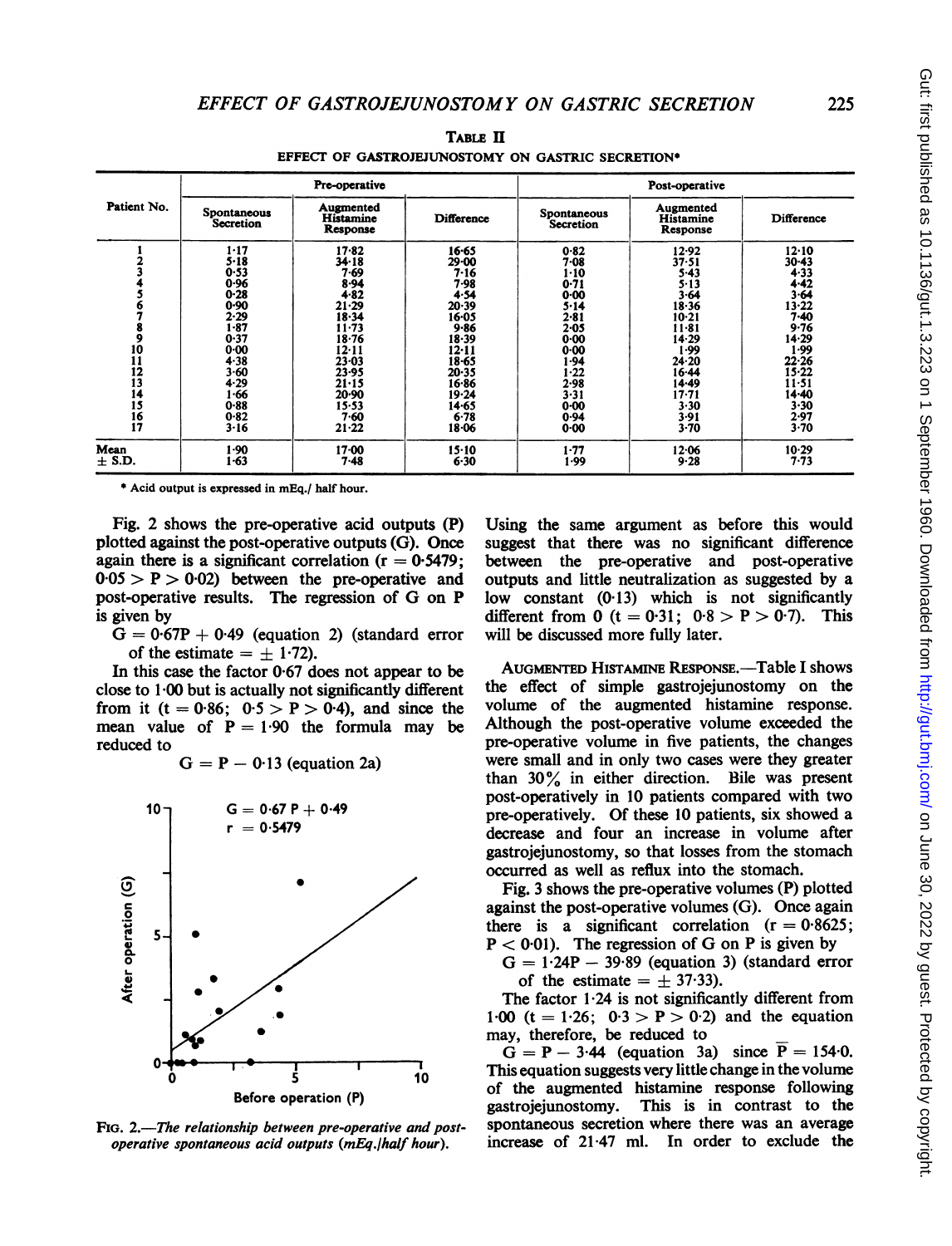

post-operative augmented histamine volume (ml./half and the hour). hour). given by



FIG. 4.-The relationship between the pre-operative and post-operative volumes (ml./half hour) when the FIG. 5.—The relationship between the pre-operative and<br>spontaneous secretion is subtracted from the augmented post-operative augmented histamine acid outputs (acid histamine response.  $\blacksquare$  output in mEq./half hour).

 $G = 1.24 P - 39.89$  possibility that this was due to the difference<br>  $r = 0.8625$   $\bullet$  between the rates of spontaneous secretion and of between the rates of spontaneous secretion and of the augmented histamine response, the spontaneous secretion was subtracted from the augmented histamine response to give the increase in volume due to histamine, and compared with the correspond ing post-operative volume. The correlation was significant ( $r = 0.7302$ ;  $P < 0.01$ ) and Fig. 4 shows the graph and regression line which is given by

> $G = 0.91P - 14.99$  (equation 4) (standard error of the estimate  $= +32.37$ ).

Again the factor  $0.91$  is not significantly different from  $1.00$  and the formula may be reduced to

 $G = P - 24.91$  (equation 4a)

This suggests that, on balance, gastrojejunostomy produces a reduction in the volume by a constant amount probably due to loss through the stoma.

The total outputs of acid pre-operatively and post-operatively are also shown in Table II. There is a reduction in all but three patients and in these patients the increases were small  $(0.7, 5.1, and)$  $9.7\%$  respectively). There was a wide range in the reductions produced, as high as  $83.6\%$ . In general, the largest reductions took place in the patients showing reflux of bile but two of the three with an<br>50 100 150 200 250 300 increase in acid output also showed a reflux of bile. increase in acid output also showed a reflux of bile.

Before operation  $(P)$  Fig. 5 shows the pre-operative acid outputs  $(P)$  plotted against the post-operative outputs  $(G)$ . The FIG. 3.—The relationship between the pre-operative and correlation is significant  $(r = 0.8341; P < 0.01)$ <br>next apartive guaranted bistorials values (related and the regression line which gives the best fit is

 $G = 1.03P - 5.53$  (equation 5) (standard error of the estimate  $\pm$  5.29).



post-operative augmented histamine acid outputs (acid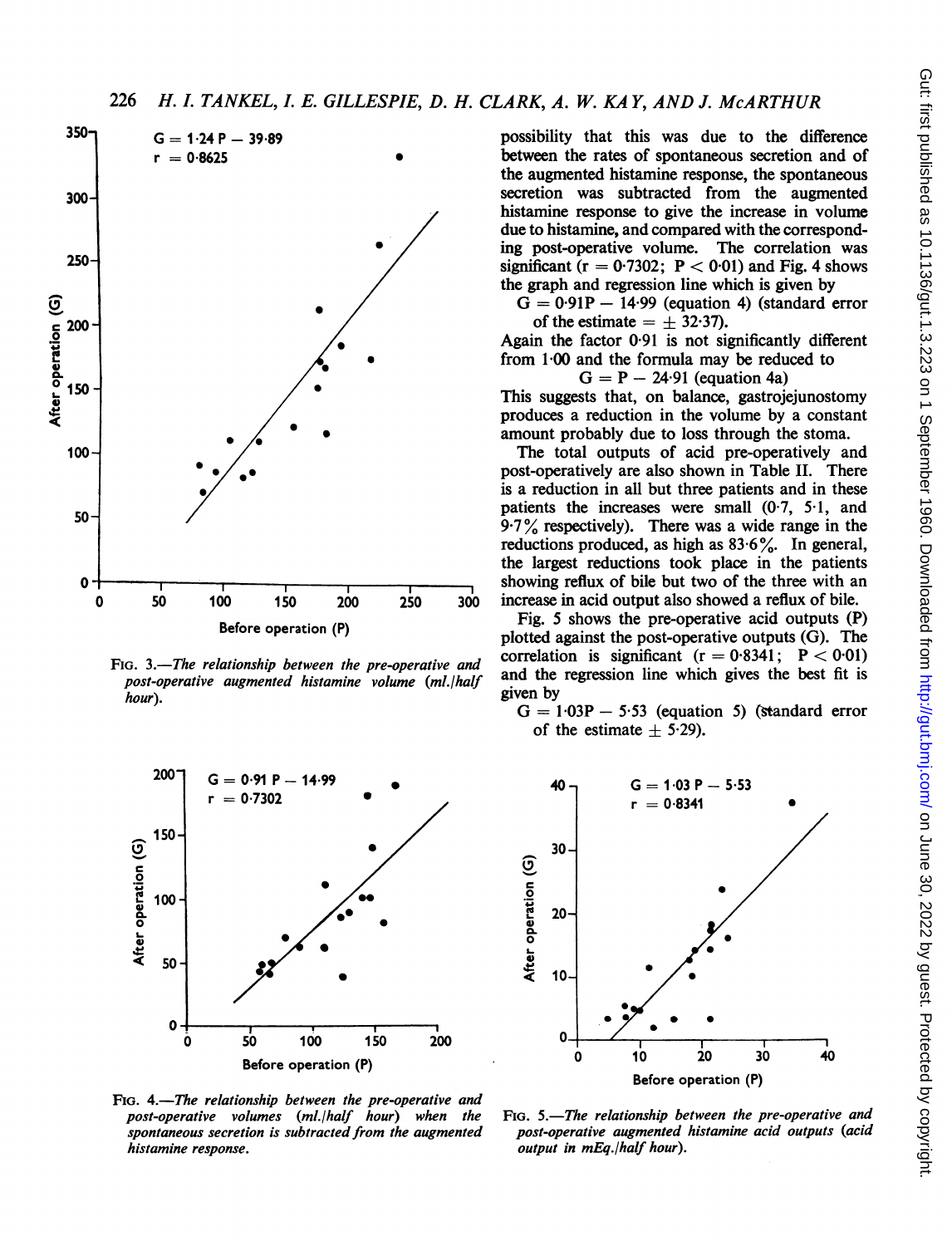

FIG. 6.-The relationship between the preoperative and post-operative acid outputs when the spontaneous secretion is subtracted from the augmented histamine response (acid output in mEq./half hour).

The factor 1.03 is very close to unity and is not significantly different from it. The formula may, therefore, be reduced to

$$
G = P - 4.94
$$
 (equation 5a)

These formulae also suggest that the pre-operative and post-operative outputs are identical except for a constant reduction of 4.94 mEq. due to neutralization and/or loss through the stoma. The constant (4.94) is not identical with the constant found in the spontaneous secretion  $(0.13)$  and is significantly different from it  $(t = 3.78; P < 0.01)$ . To exclude any factor due to the difference in secretory rates between the augmented histamine response and spontaneous secretion, the spontaneous acid output was subtracted from the augmented histamine response as already described for volume.

Fig. 6 shows these results graphed against each other. The correlation is significant  $(r = 0.8048)$ : The correlation is significant ( $r = 0.8048$ ;  $P < 0.01$ ) and the regression line is given by

 $G = 0.99$  P  $- 4.62$  (equation 6) (standard error of the estimate  $= \pm 4.74$ .

The factor 0.99 is very close to 1.00 and is not significantly different from it so that the formula may be reduced to

 $G = P - 4.81$  (equation 6a).

This formula is almost identical with equation 5a,  $G = P - 4.94$ 

There is now no significant difference between the constants.

RELATIONSHIP BETWEEN SPONTANEOUS SECRETION AND AUGMENTED HISTAMINE RESPONSE.-In the course of examining the above data it was decided to examine the relationship between spontaneous secretion and the augmented histamine response to see if the relationship was changed in any way by gastrojejunostomy.

There is a significant correlation between the pre-operative spontaneous and augmented histamine volumes  $(r = 0.7687; P < 0.01)$ . Fig. 7 shows both sets of data graphed with their corresponding regression lines. The pre-operative regression line of H on <sup>S</sup> is given by

$$
H = 1.91
$$
 S + 75.97 (equation 7)

where  $H =$  volume of augmented histamine response in ml./half hour

and  $S = volume$  of spontaneous secretion in ml./half hour (standard error of the estimate  $= \pm 32.90$ .

The corresponding post-operative correlation was also significant  $(r = 0.8941; P < 0.01)$  and the regression line is given by

 $H = 2.06 S + 22.12$  (equation 8) (standard error of the estimate  $+33.03$ .

These two formulae have almost identical regression coefficients, 1.91 and 2.06. The regression lines are, therefore, almost parallel. The difference between



FIG. 7.—Comparison between the pre-operative and post-operative relationships between the spontaneous and augmented histamine<u>c</u> volumes in ml./half hour.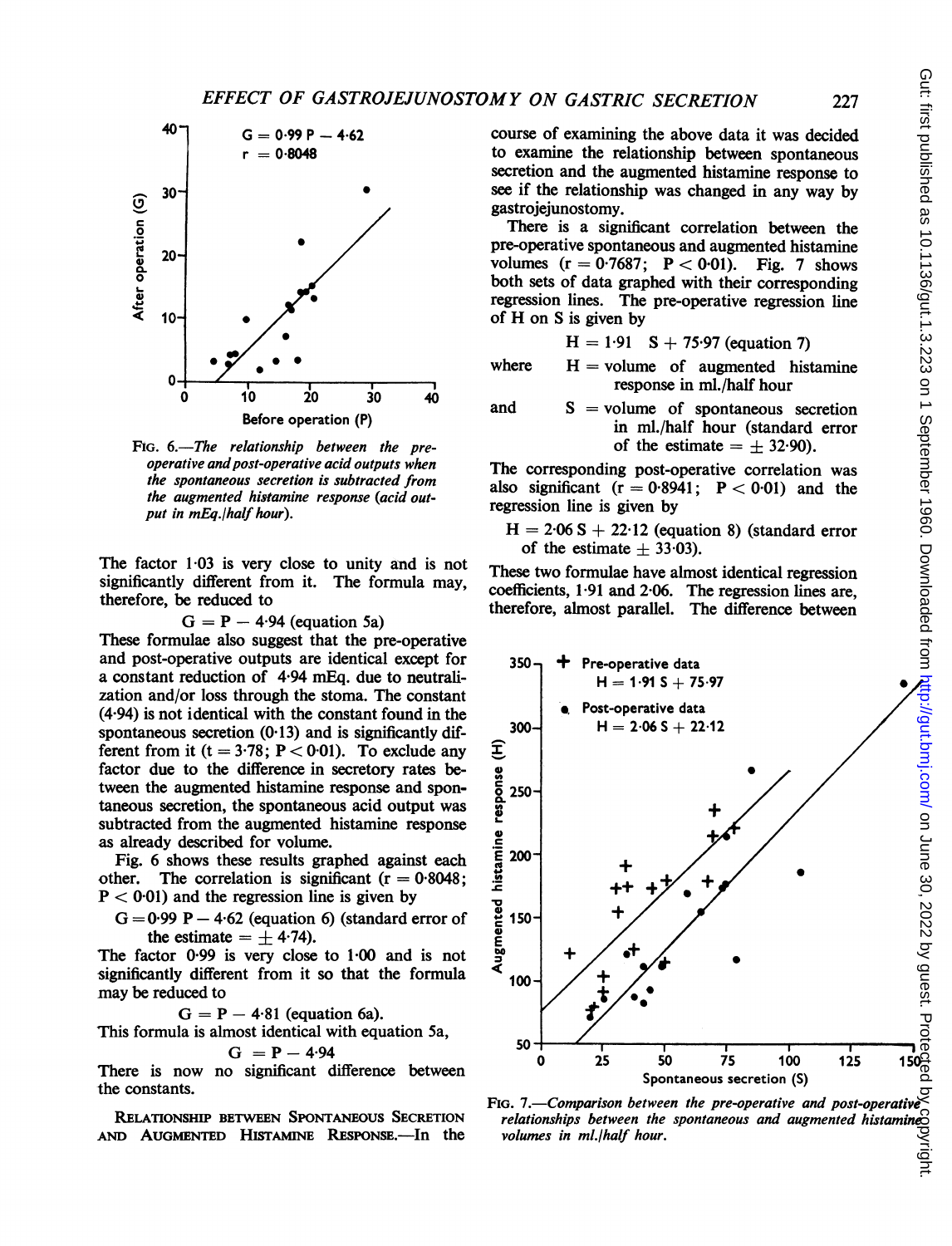them is  $46.11$  when  $S = 51.59$  (the overall mean value of S). This difference is significant  $(t = 5.75)$ :  $P < 0.01$ ). Thus operation has reduced the volume by an amount which tends to be constant, and in this calculation has a mean value of 46.11. This compares with the figure of 24.91 in equation 4a and is significantly higher than it (t = 2.70,  $0.02 > P$ ) 0-01). The reason for this is not clear.

When the spontaneous and augmented histamine acid outputs are compared there is again a significant correlation pre-operatively  $(r = 0.7775)$ ;  $P < 0.01$ ) and post-operatively  $(r = 0.8183)$ ;  $P < 0.01$ ). Fig. 8 shows both sets of data with the corresponding regression lines. The pre-operative regression line is given by

 $H = 3.58 S + 10.21$  (equation 9) (standard error of the estimate  $= +4.86$ 

- and the post-operative regression line is given by
	- $H = 3.81 S + 5.33$  (equation 10) (standard error of the estimate  $= \pm 5.51$ .



FIG. 8.—Comparison between the pre-operative and postoperative relationships between the spontaneous and  $augmented$  histamine acid output (mEq./half hour).

Once again the two formulae are almost identical with each other except with respect to the constants  $10.21$  and  $5.33$  and so are almost parallel on the graph. The difference between them is  $4.46$  when  $S = 1.83$  (the overall mean value of S). This  $S = 1.83$  (the overall mean value of S). constant is not significantly different from the constant 4.81 obtained in equation 6 ( $t = 0.48$ ,  $0.7 > P > 0.6$ ) and offers independent confirmation of it.

The near identity in form of the pre-operative and post-operative relationships for both volume and acid output shows that there is a significant relationship between the spontaneous secretion and the augmented histamine response and that it is not upset by gastrojejunostomy.

#### **DISCUSSION**

The view that gastrojejunostomy has no effect on the actual output of fluid or acid from the stomach is suggested by the number of times the regression coefficient of P has been close to unity in the six correlations obtained between pre-operative and post-operative data. In three of the six correlations there was a difference of less than  $5\%$  from unity. Although the differences in the other three were greater, they were not statistically significant. However, gastrojejunostomy does affect the preoperative data. It does so by a constant amount which varies within limits which can be calculated from the standard deviations. This difference is a constant and is not dependent on the pre-operative volume or acid output as it would be if the actual secretory activity of the cells were involved. Since the only physical change that has taken place in the gastrointestinal tracts of these patients is the making of a gastrojejunostomy stoma, it is not unreasonable to ascribe the volume and acid changes after gastrojejunostomy to the passage of fluid through the stoma in two directions with some neutralization and also some loss. It also seems logical that this traffic through the stoma should be a quantity which is independent of the pre-operative secretory function of the stomach. This thesis is upheld by the correlation equations obtained from the data.

We have already indicated the differences between the constants in equations la and 3a, which refer to spontaneous and augmented histamine volumes, and in equations 2a and Sa, which refer to the corresponding acid outputs. This suggests that the traffic through the stoma is altered by giving large doses of histamine. This is not unreasonable and may well be due to alterations in motility and to increases in the production of pancreatic juice and succus entericus.

Hunt and Kay (1954) have already shown that a significant correlation exists between spontaneous secretion and the augmented histamine response but as the time periods of measurement are different no direct comparison between the data can be made. It has, therefore, been interesting to show that the correlation which exists between the spontaneous and the augmented histamine response is maintained after gastrojejunostomy and that the differences due to the operation reside only in the constants and are therefore independent of the actual secretory values. This confirms the general argument outlined above and the actual values of the